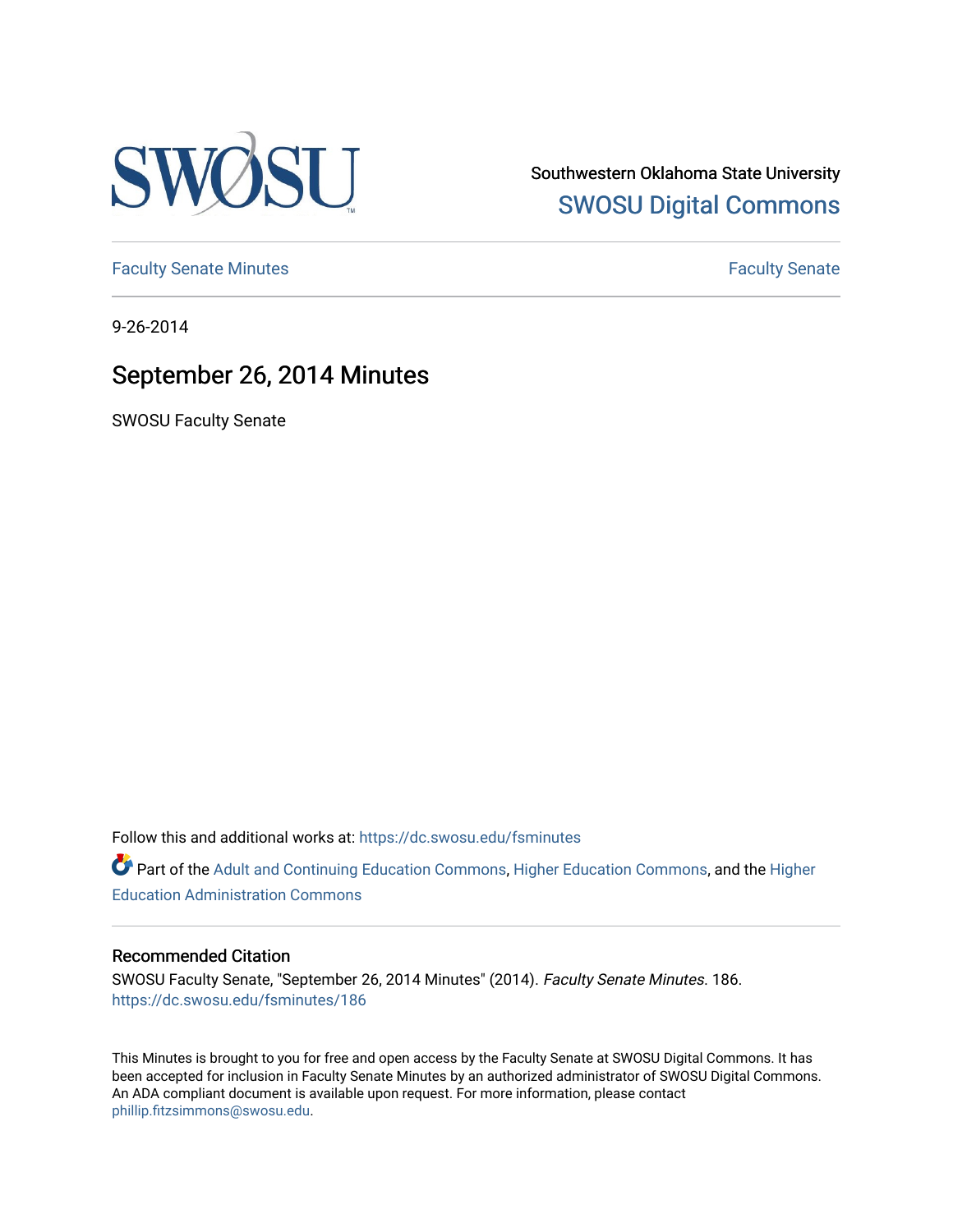#### Approved Minutes Southwestern Oklahoma State University FACULTY SENATE September 26, 2014—2:00 pm EDU 201

**I. CALL TO ORDER:** Faculty Senate President Evette Meliza called the September meeting of the Faculty Senate to order at 2:05 p.m. in Education 201.

**II. ESTABLISHMENT OF A QUORUM:** The following members were in attendance: Jimena Aracena, David Bessinger, Kathy Wolff (for Tammy Blatnik), John Bradshaw, Stacey DiPaolo, Jerry Dunn, Jared Edwards, Fred Gates, Ryan Haggard, Tiffany Kessler, Doug Linder, Jim Long, Scott Long, Kris Mahlock, Tom McNamara, Evette Meliza, Kristin Montarella (from OKC), Cynthia Pena, Linda Pye, Les Ramos, Lisa Schroeder, Jeff Walker (for Karen Sweeney), Wayne Trail, and Holly McKee (for Trisha Wald).

**III. CERTIFICATION OF SUBSTITUTES:** Holly McKee attended in place of Trisha Wald, Kathy Wolff attended instead of Tammy Blatnick, and Jeff Walker took the place of Karen Sweeney.

**IV. PRESENTATION OF VISITORS:** No visitors attended.

**V. APPROVAL OF MINUTES:** The minutes from the August meeting were approved by a voice vote.

## **VI. ANNOUNCEMENTS**

#### **A. President Evette Meliza**

- 1. From the Executive Council meeting of September 8, 2014:
	- a. SWOSU is interested in two interim studies in the Legislature. One concerns guns on campus. The other study deals with Level E homes funding, which would affect our Adventure Program.
	- b. The Legislature is "looking for money." They took enough out of Oklahoma's Promise that the fund will go broke early in the spring. It will probably get supplemental funding, however, so the Regents aren't overly worried.
	- c. The big issue is the No Child Left Behind waiver. There were no standards in place to replace Common Core, so we lost the waiver. It affects \$50-60 million. Money for Common Education will be taken from others.
	- d. Preliminary information from last year indicates that "revenue is on top of budget." SWOSU charged 49% of tuition; 51% of tuition is scholarships. One challenge is that, although revenue estimates look good, charging tuition and getting the revenue are not the same thing.
	- e. The Governor's Energy Savings Plan began the year before last. SWOSU has to save 20% by 2020. Our goal: Figure out what we can do to comply that doesn't cost us a lot of money.
	- f. SWOSU is applying for the Chronicle for Higher Education's Great Colleges To Work For list. Faculty and staff will be asked to complete a 10-20 minute survey. Of 500 institutions that were asked to apply, 33% of the 56% that did apply made the list. UCO is the only Oklahoma school on it.
	- g. The SWOSU tobacco policy was turned down by the State Health Department because we don't ban tobacco at all off campus events. We don't have the jurisdiction, however, to enforce a ban at all events off campus.
	- h. Concerning the Qualified Tuition Policy An increase from 12 to 15 credit hours is not a significant increase in the financial burden of the University. The administration would like to see a GPA standard and appeals process added. The policy review is continuing.
	- i. Concerning the Southwestern Staff Council Cost of Living Adjustment Proposal The administration cannot recommend a 3% guarantee. They are using CUPA data to adjust salaries. CUPA raises are for staff, too. Raises this year were for faculty and professional support staff.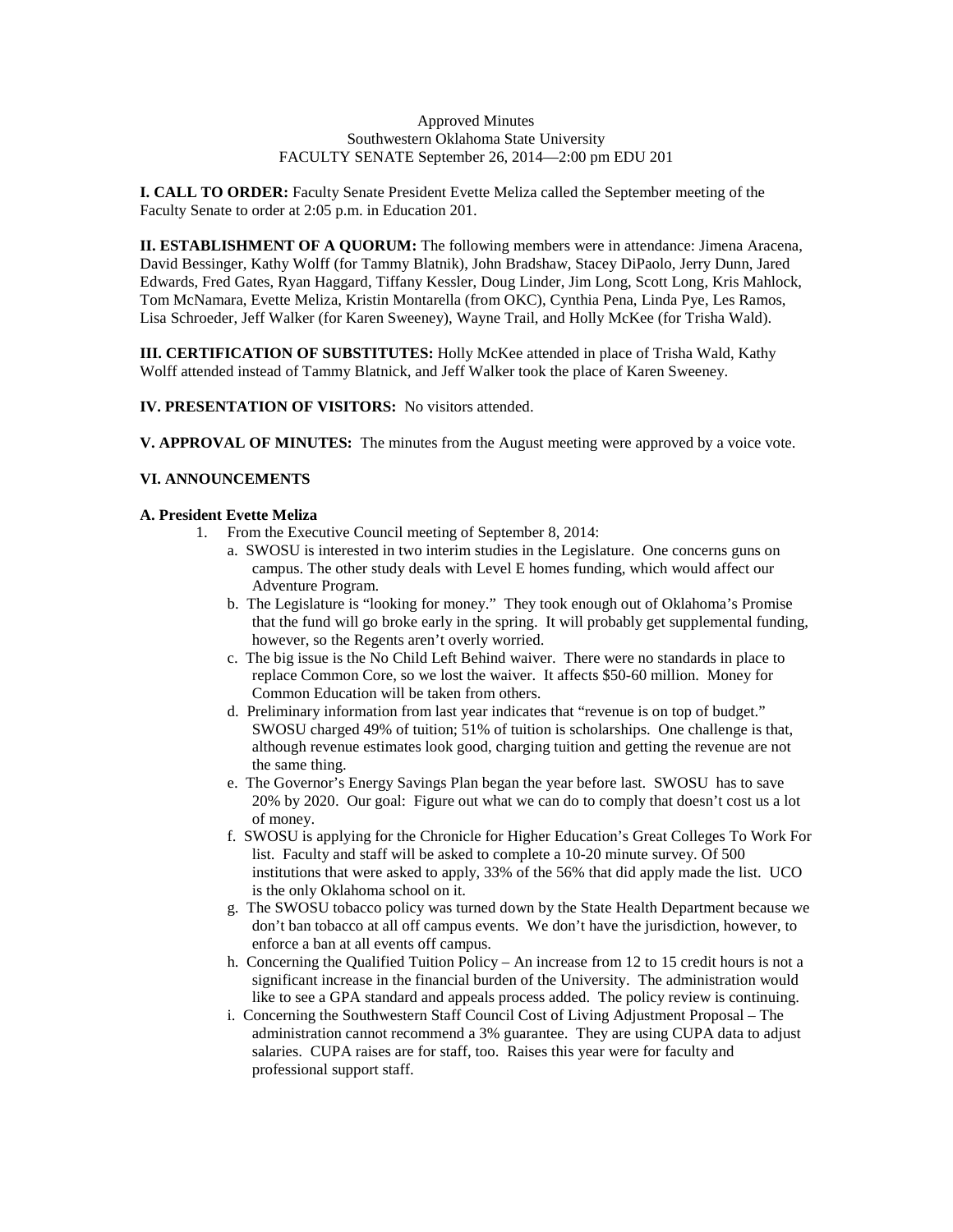- j. Athletic Director Thurman proposed a program to honor veterans at games. There would be a "Vet of the Week".
- 2. From the Administrative Council meeting of September 8, 2014:
	- a. SWOSU Saturday is November 15th.
	- b. There was a .4% increase in the student count and an .8% increase in credit hours.
	- c. There was a 15% increase in online classes. There are 165 sections.
	- d. Faculty are reminded to do the training for online classes.
	- e. We have 163 international students, up 40%. About half of the students are from Saudi Arabia.
	- f. The Dean of Students requires students who cheat to write apologies. She places a Dean's hold on their accounts until they do so.
	- g. November 3rd is Career Day at Sayre.
	- h. There are 28 open Physical Plant projects.
- 3. From the Provost:
	- a. The finals schedule for Fall 2014 will be the same as in previous years. Dead Days will be Monday-Wednesday and finals will begin on Thursday.
	- b. For Spring 2015, the new finals schedule will be in place. The three days class days before the beginning of Finals on May 4, 2015 are Dead Days. Dead Day guidelines apply to that Wednesday, Thursday, and Friday. Grades will be due the Monday after graduation.
	- c. IT server maintenance down time at the end of the spring semester will divided between two days. It will not occur during office hours.
	- d. The Add/Drop period will continue to be the first five days of the semester.
	- e. As mentioned at the University Faculty Meeting, the FUPTRC will have five weeks to meet and review the portfolios for tenure and promotion. The extra time for review will be taken from the Provost's review time.
	- f. General Education requirements are almost completed and will be submitted to the Regents by October 1.
	- g. The Provost would like the Faculty Senate to make a recommendation on whether to combine the Appellate Committee on Dismissal of Tenured Faculty with the Faculty Grievance Committee. He said the make-up of both committees is extremely similar and both have little activity but are important. He would like to propose that the committees be combined. He would like input on how to reconcile the slightly differing descriptions of requirements for committee members, if the Faculty Senate agrees that they could be combined.
- 4. New Senator: Stacey DiPaolo has joined the Faculty Senate representing Music. She replaces Dennis Widen, who resigned the position. Dr. DiPaolo will take Dr. Widen's position on the Curriculum committee.
- 5. For a list of faculty who are eligible to serve on the FUPTRC, see the attachment.

## **B. Secretary/Treasurer Tom McNamara**

**1. Roll Sheet** – please sign. **2. Treasurer's Report:** a. BancFirst Checking Account: August Meeting Balance: \$1933.59 Dues Collected \$10.00 New Faculty Reception (\$ 77.65) CURRENT BALANCE: \$1865.94 b. University Account: August Meeting balance: \$105.01 CURRENT BALANCE: \$105.01

**C. President-Elect Jared Edwards:** Nothing to report at this time.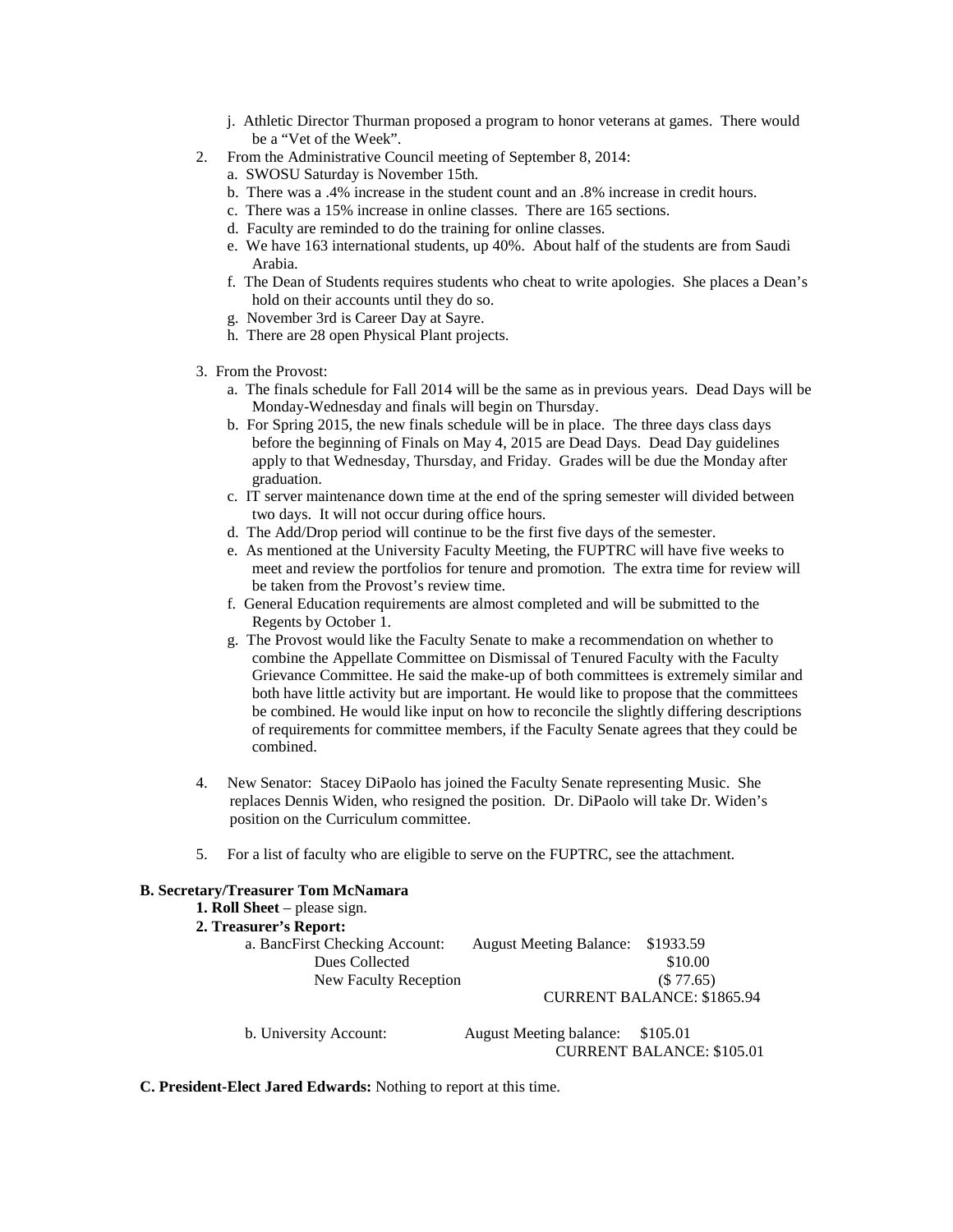**D. Past President Fred Gates:** The Faculty Advisory Council to the State Regents met recently and one of the things discussed were the education standards that the state will adopt now that Common Core has been jettisoned. According to the legislative directive, any new standards must meet the approval of Higher Ed. and insure that students are "college ready." As such, Higher Ed. will have a more active role in the preparation of the new standards. Any SWOSU faculty interested in participating in this endeavor should let me know so that I can let Debra Stuart, the Vice Chancellor for Educational Partnerships, know of said interest. I have no idea of a timetable for any of this.

**E. Student Government Representative:** No student representative was at the meeting.

### **VII. REPORTS FROM STANDING AND AD HOC COMMITTEES:**

Report from the Ad Hoc Committee on the FUPTRC: The online voting will be concerning the modifications to FUPTRC will be available until September 30. As of this meeting, 93 faculty members had voted. This is fewer than the amount who filled out the survey. Senate representatives are encouraged to remind their departments to vote.

**VIII. UNFINISHED BUSINESS:** There was no unfinished business.

#### **IX. NEW BUSINESS:**

**Faculty Senate Motion 2014-09-01:** The Faculty Senate recommends that the Drop/Add period be amended as follows: students may drop courses without restrictions during the first five (5) days of the semester. Students may add courses without restrictions during the first three (3) days of the semester but must obtain an instructor's signature to add a course on the fourth and fifth day of the semester until the Drop/Add period concludes at the end of the fifth day of the semester.

Rationale: With the recent changes to the academic calendar, SWOSU will begin classes on a Monday, which makes the first week of the semester the entire length of the Drop/Add period without interruption. As a result, all students and instructors should be on campus during the entire Drop/Add period. Under the current policy, students can conceivably miss an entire week of class and still add courses or wait until after the weekend to show up and enroll. As such, students are often starting the semester at a disadvantage. By requiring an instructor's signature, individual instructors can determine if a student is already too far behind in the course to succeed.

The motion passed with a voice vote.

**Faculty Senate Motion 2014-09-02:** It is proposed that Faculty Senate explore the option of two different tracks for Promotion and Tenure, a Research option and an Applied/Professional Practice option.

Rationale: SWOSU has numerous applied/professional practice programs within the College of Professional and Graduate Studies, and an applied doctorate program in the College of Pharmacy. Many faculty members within these programs are expected to work in their areas of expertise in order to obtain and/or maintain certification or licensure. Many also work in professional practice because they recognize the value in actively maintaining current knowledge and competencies that facilitate professional development. In addition, this on-going acquisition of knowledge and expertise provides enriched learning experiences for students in the classroom and practice settings. Ultimately, the university and community benefit as well. However, active practice and/or supervision of students in the practice setting are very time intensive. For example, an eight hour day of student supervision in the practice setting becomes a 14 hour day (twice per week), excluding the time involved in grading practice-related assignments. In addition, faculty is obligated to SWOSU during the Monday-Friday work week and cannot seek outside paid employment during these hours. Therefore, professional practice is limited to weekends and scheduled university breaks.

 Although research is just one of many different types of scholarly activities, it seems to be the most heavily weighted activity for Promotion and Tenure. Professional practice and research should bear equal importance. However, due to time constraints involved in professional practice and/or supervision of